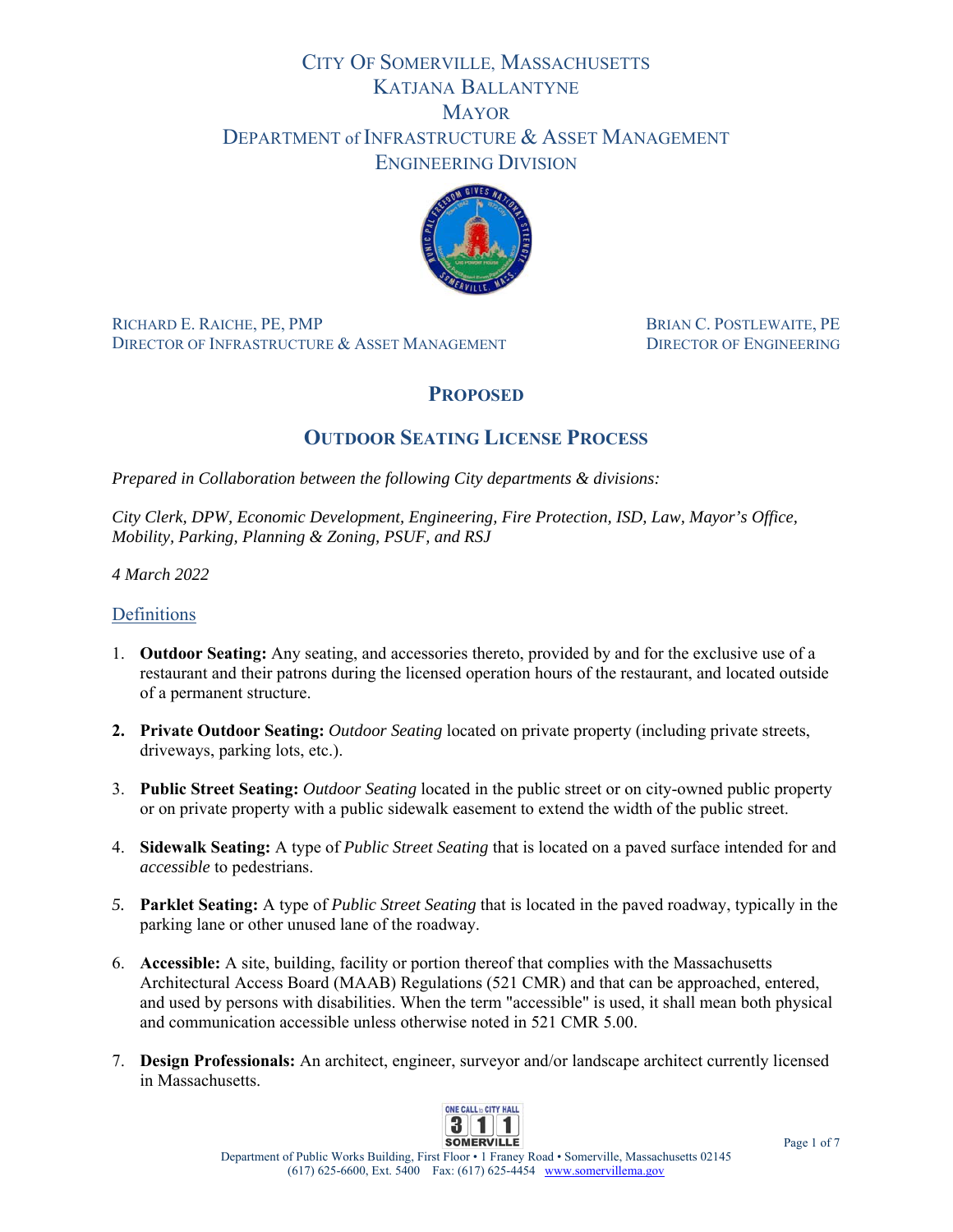

## **Jurisdiction**

- 1. This process applies to all *Outdoor Seating* pursuant to Somerville Ordinances (currently section 12- 14) and Licensing Commission Rules & Regulations (currently section 1.18).
- 2. All *Outdoor Seating* by restaurants and other licensees is licensed by the Somerville Licensing Commission.
- 3. If approved, *Outdoor Seating* will be licensed as an amendment to an existing license with the Licensing Commission.

### Application Submittal & Approval Process

- 1. All applications are submitted to the City Clerk via CitizenServe: https://www.somervillema.gov/citizenserve.
- 2. All taxes, fees or fines owed to the City of Somerville must be paid prior to application.
- 3. Application fee is due upon application.
- 4. Annual license fees are due upon approval of license.
- 5. A complete application includes the following documentation:
	- a. Worker's Compensation Insurance Affidavit.
	- b. Certificate of Insurance showing the City of Somerville as an Additional Insured on licensee's business liability insurance.
	- c. Scaled site plan prepared and certified by a *design professional*. Site plan shall depict all relevant features including, but not limited to:
		- i. Dimensions of sidewalk, storefront, roadway, seating area and all other noted features;
		- ii. Elevation survey of sidewalk and/or roadway if no platform is proposed;
		- iii. Parking spaces, loading area, bike lane or other roadway designations;
		- iv. Parking meters, signposts, hydrants, utility poles, trees, landscaping, and any other street furniture or utilities;
		- v. Bus stop, taxi stand, etc.;
		- vi. Applicants store front and entrances, and neighbors' storefront and entrances;

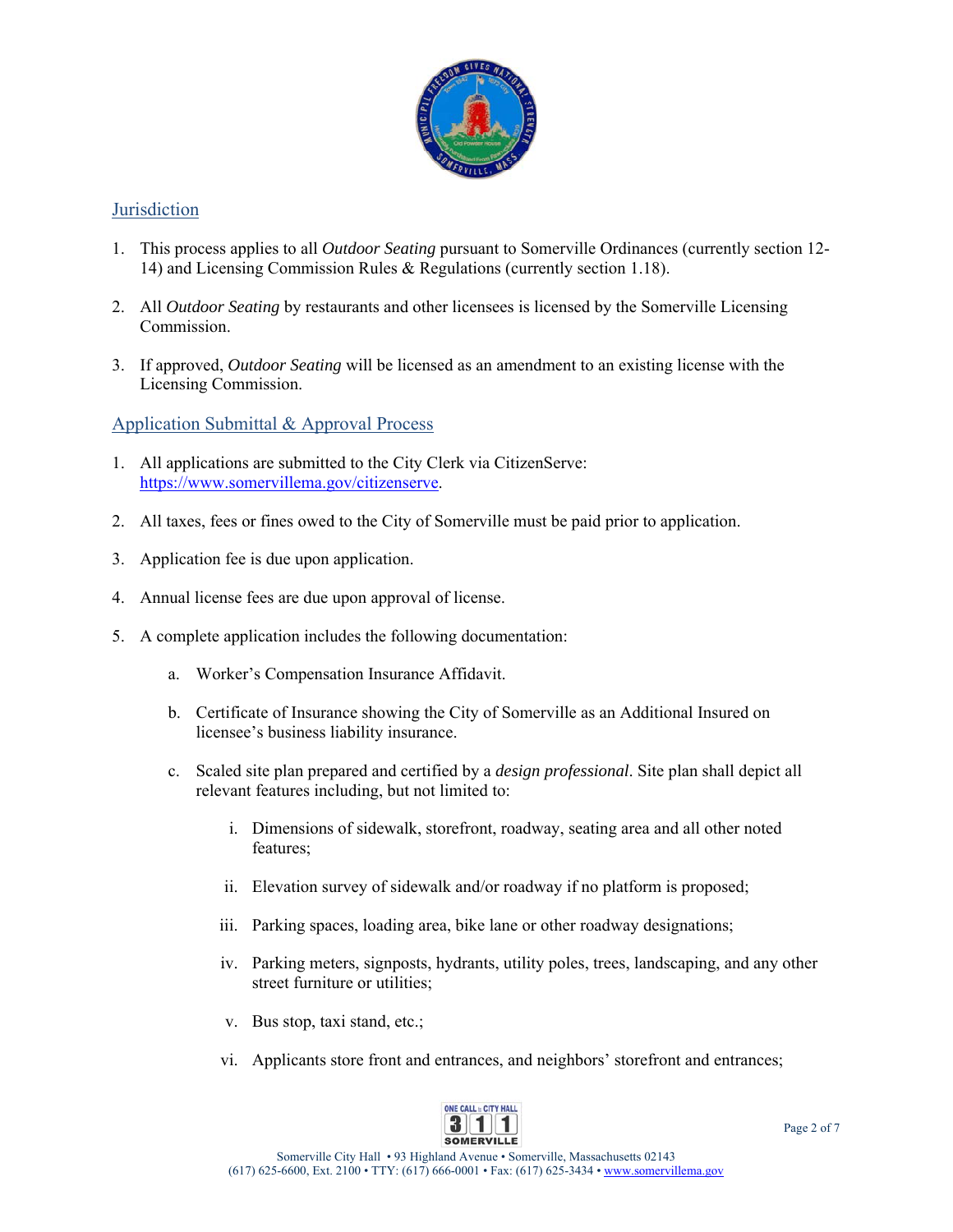

- vii. Scaled location of proposed seating, platform, signs, etc.; and
- viii. Dog area, if proposed *outdoor seating* allows dogs.
- d. Photo, rendering, dimensions and/or manufacturer's documentation of all proposed furniture, barriers, fencing, tables, chairs, etc.
- e. Construction plans for any proposed structures (e.g., platforms and ramps), including structures with roofs, require plans prepared and certified by a *design professional*.
- f. Toilet capacity calculations, including both existing indoor seating and proposed *outdoor seating* counts, prepared and certified by a *design professional* or plumbing engineer currently licensed in Massachusetts (248 CMR 10.10 & 321 CMR 30.00). If portable toilets are provided, at least one shall be *accessible* (321 CMR 30.1.2).
- 6. The standard application review process, prior to the Licensing Commission hearing, includes but is not limited to the following City Divisions: Engineering, ISD-Health, ADA Coordinator and Fire Prevention.
- 7. ISD may require any proposed structure to apply for and receive a building permit before construction. Any structure with an overhead structure, or as required by ISD, must be installed by a General Contractor (GC) currently licensed in Massachusetts.
- 8. Licenses that include *Parklet Seating* will be forwarded to the Parking Department and the Traffic Commission for review. Traffic Commission approval is required prior to executing a license approved by the Licensing Commission.
- 9. Upon Licensing Commission approval, and the completion of any conditions, the City Clerk will provide applicant with an approval notice.
- 10. Where applicable (typically for *Parklet Seating*), after receiving approval, the Applicant shall fill out the Parking Department form to bag parking meters and/or signs, and pay any fees to receive their license: https://bit.ly/38uTGKX.
- 11. After receiving approval, the applicant shall pay the license fee to receive their license.
- 12. Applicant shall contact ISD, Engineering and ADA Coordinator upon setup for safety and accessibility inspection, prior to its use.
- 13. Licenses expire on December 31.
- 14. Licenses may be renewed annually by the Licensing Commission.
- 15. Whenever necessary the Mayor's Office, the Clerk's Office, the Parking Department, the Traffic and Parking Commission, the Licensing Commission, the Engineering Division, ISD-Health and/or Fire Prevention may require a resubmitted license application instead of a license renewal. Causes may

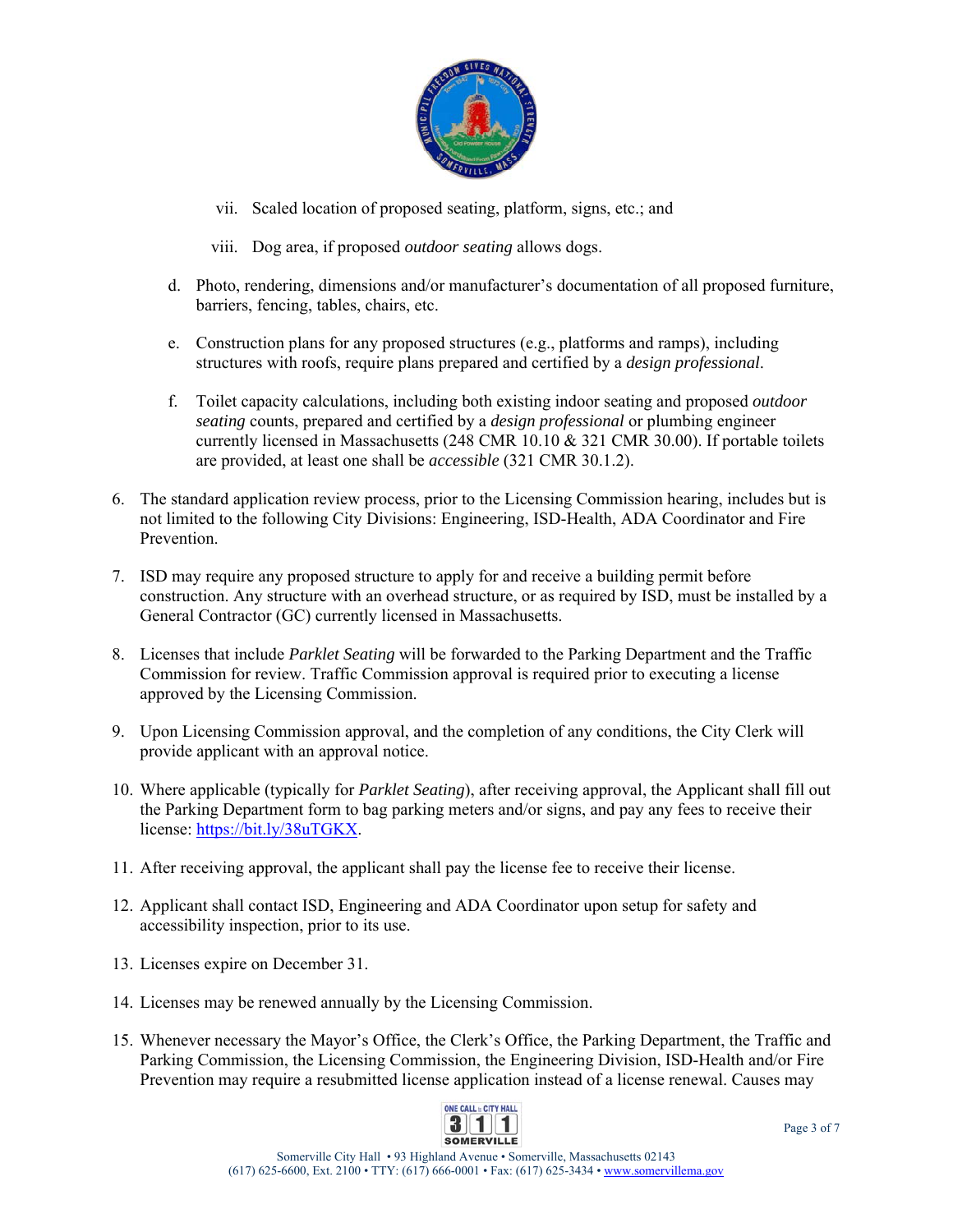

include, but are not limited to street redesign, changes to ordinances, rules, regulations and/or laws, and enforcement concerns.

16. Licenses are not transferable.

### Fees

- 1. Application:
	- *a. Private Outdoor Seating*: \$200
	- b. *Public Street Seating* (*Sidewalk* and/or *Parklet Seating*): \$200
- 2. Annual License:
	- *a. Private Outdoor Seating*: No Annual License Fee
	- b. *Public Street Seating* (*Sidewalk* and/or *Parklet Seating*): \$100/seat

### License Requirements & Conditions

#### *General*

- 1. Seats, tables, barriers, signs, stands, etc. may only be located as depicted on the plans in the approved license.
- 2. All components of the license area shall meet all requirements of the ADA and MAAB (521 CMR); this includes, but is not limited to, access aisles, approaches to seating from sidewalk and clear floor space, and *accessible* tables and seating.
- 3. Provide at least one *accessible* table or 10% of total outdoor seating in each license area, whichever is greater. *Accessible* tables shall be distributed by size and location throughout the license area (521 CMR 17.2)
- 4. All building entrances, crosswalks and adjacent sidewalks shall be connected by an *accessible* walkway in good repair (521 CMR 20 & 22). If for any reason an *accessible* walkway is not available, the licensed use will be suspended and removed until the *accessible* walkway is restored.
- 5. The standard *accessible* route width along Pedestrian Sidewalks as defined by the Somerville Zoning Ordinance shall not be reduced to less than 60", and elsewhere shall not be reduced to less than 48".
- 6. The licensed areas shall only be located in front of the licensee's storefront or on the licensee's private property, unless written permission is granted by the adjacent storefront and/or property tenant, and the neighboring property owner, and approved by the Licensing Commission.

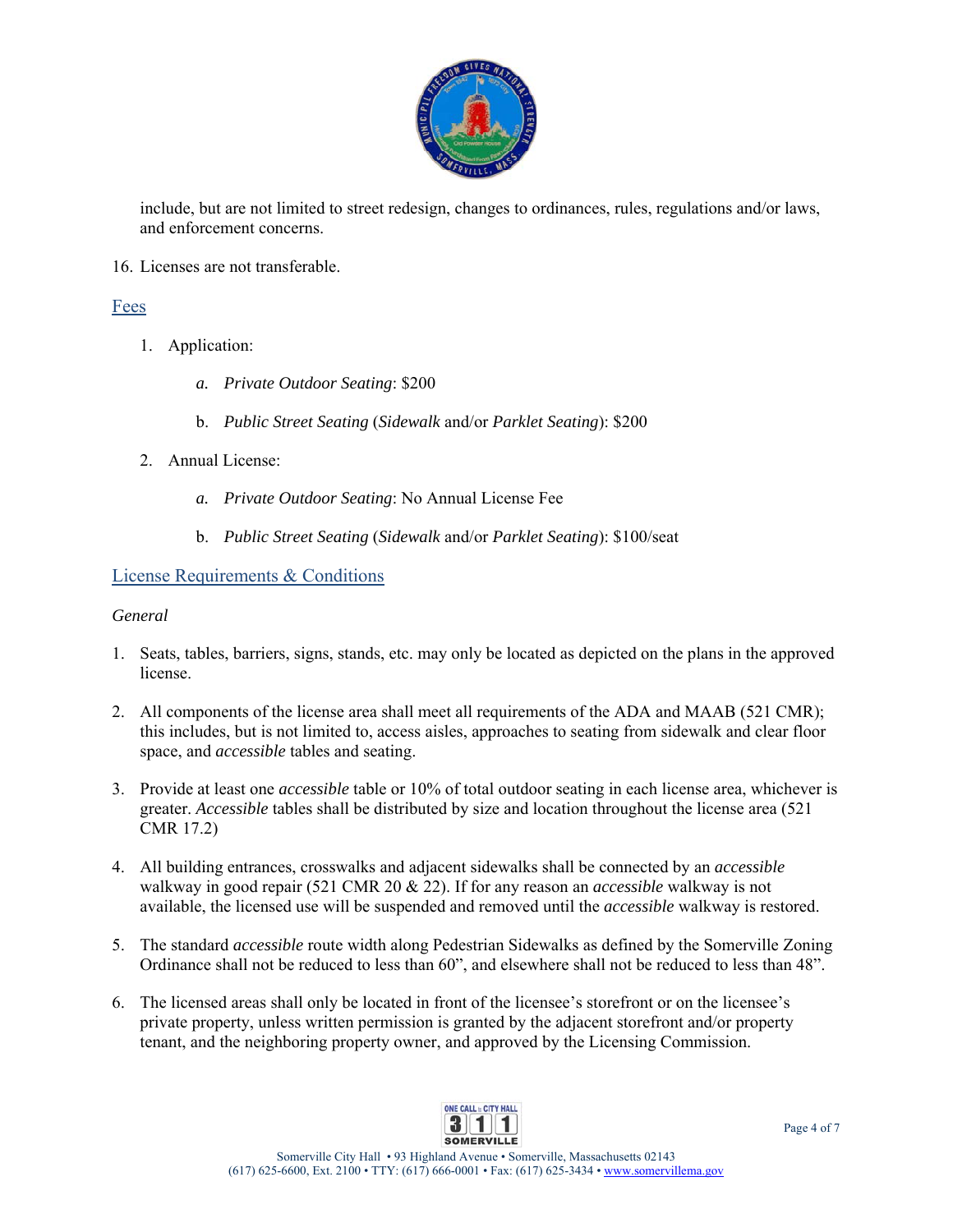

- 7. The licensed areas that also include a license to serve alcohol shall be surrounded by fencing as specified in the Licensing Commission Rules & Regulations.
- 8. If the licensee has a license to serve alcohol and chooses to serve alcohol in the license area, it shall be located to meet current ABCC Rules & Regulations.
- 9. The City assumes no responsibility for any damage to private or public property and licensee expressly releases City from all liability, damage, and cost for any damage to private property within the licensed area. In addition, the licensee agrees to indemnify the City against any claims arising out of or in any way related to its failure to properly clear the public right of way as requested by the City. The licensee agrees to add the City as an additional insured party on its liability insurance.
- 10. Upon notice by the Licensing Commission, Fire Department, Commissioner of Public Works, or the City Engineer, the Equipment in the public way must be removed if the public way needs to be accessed for a public purpose, including but not limited to snow removal, street repair, and utility work. The Licensee also agrees in the event of an emergency, the City may require removal of the Equipment without notice.
- 11. If the licensee violates these requirements, any conditions, and/or local or state laws, the violation will result in a written warning and then daily fines if any violation continues 48 hours after the warning. License violations may also result in the revocation of the licensee's license after notice and public hearing by the Licensing Commission.

#### *Private Outdoor Seating*

- 1. Seating located on a parking lot may not occupy or obstruct access to the existing *accessible* parking spaces and aisles. Where *accessible* parking is adjacent to the license area, provide fencing separating the two to avoid encroachment.
- 2. Each *Private Outdoor Seating* area shall be *accessible*, including access routes to the public sidewalk and/or to *accessible* space inside the licensee's premises (521 CMR 17). If an exterior route to the *Private Outdoor Seating* is provided, it shall be *accessible*.

#### *Public Street Seating*

- 1. Licensee shall maintain their *Public Street Seating* area in a clean and safe condition at all times.
- 2. Licensee shall provide & maintain trash receptacle and/or provide bussing service during hours of operation.
- 3. Licensee shall post a conspicuous sign requiring patrons to not rearrange seating and/or relocate seating into the sidewalk or other *accessible* walks, routes, ramps or aisles.

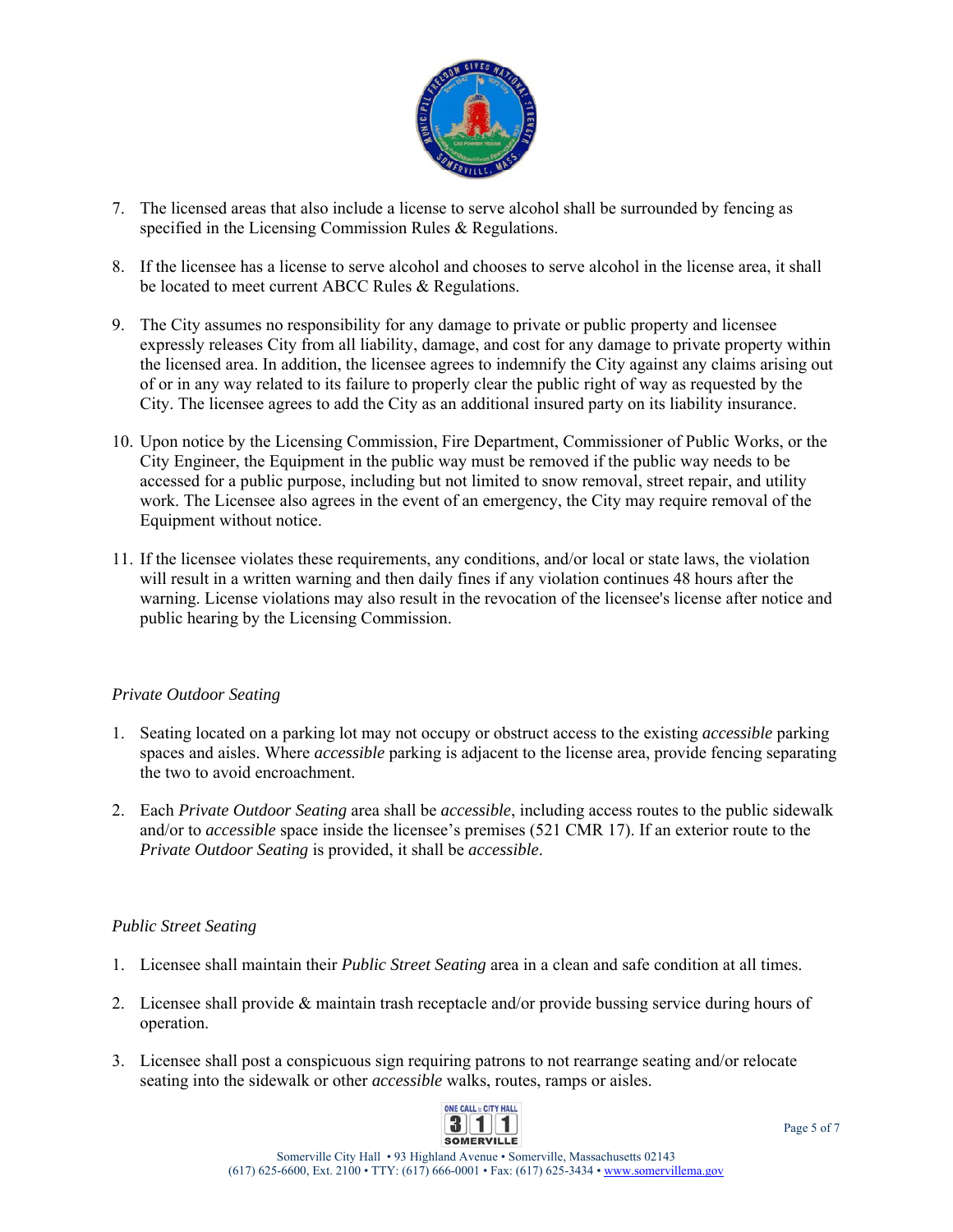

- 4. Licensee's operation in the licensed area may not begin earlier than 6:00 AM and may not extend beyond Midnight (12:00 AM), inclusive of time to setup, breakdown and clean the area. Operations must not exceed the hours of the master license.
- 5. The licensed areas in the public street are only authorized from April 1 to November 30.
- 6. *Parklet Seating* located on a constructed platforms shall be level (2% maximum slope in any direction), stable, firm and slip resistant, and connects to the sidewalk with a bridge plate that spans over the curb and provides a level change of less than  $\frac{1}{4}$  (521 CMR 20).
- 7. *Parklet Seating* that remains at roadway grade (typically 6" below sidewalk grade) shall include an *accessible* ramp with a 1:12 (8.3%) maximum slope, 48" clear width, 60" by 60" level landings on both ends, and handrails (521 CMR 24) and/or an *accessible* curb cut in good repair at an existing crosswalk (521 CMR 21); and application shall include a survey prepared and certified by a *design professional* of the existing roadway surface confirming that it is both level (2% maximum slope in any direction) and flat (all level changes of less than  $\frac{1}{4}$ ").
- 8. *Parklet Seating* shall not extend any further into the roadway than the painted parking lane lines or 7 feet, whichever is greater.
- 9. All elements of the *Parklet Seating* shall remain a minimum of 6 inches in distance away from the outside edge of the adjacent bike or travel lane.
- 10. *Parklet Seating* shall include a railing separating the seating from the roadway. The railing shall meet the requirements of a Guard as defined by State Building Code (780 CMR, currently 9th Edition, 2015 IBC Sec. 1015).
- 11. *Parklet Seating* shall include a traffic control barrier on one or more sides when justified by the specific traffic conditions as determined by the City and/or Traffic & Parking Commission. Traffic barriers may include Jersey Barriers, water-filled barriers, etc. The design of the barrier is part of the license approval.
- 12. *Parklet Seating* shall include reflective tape or reflective markers to the traffic facing sides of the Parklet structure or railings.
- 13. *Parklet Seating* may not be located within 10' of a fire hydrant.
- 14. *Parklet Seating* may not be located within a vehicle, bicycle or any other travel lane.
- 15. *Parklet Seating* may not be located within 5' of a crosswalk.
- 16. *Parklet Seating* within 20' of a crosswalk may not have any objects taller than 48" from sidewalk elevation.
- 17. *Parklet Seating* platforms and other temporary structures shall include removable sections to access all utility manholes and access structures. Licensee shall remove section when requested by City. At